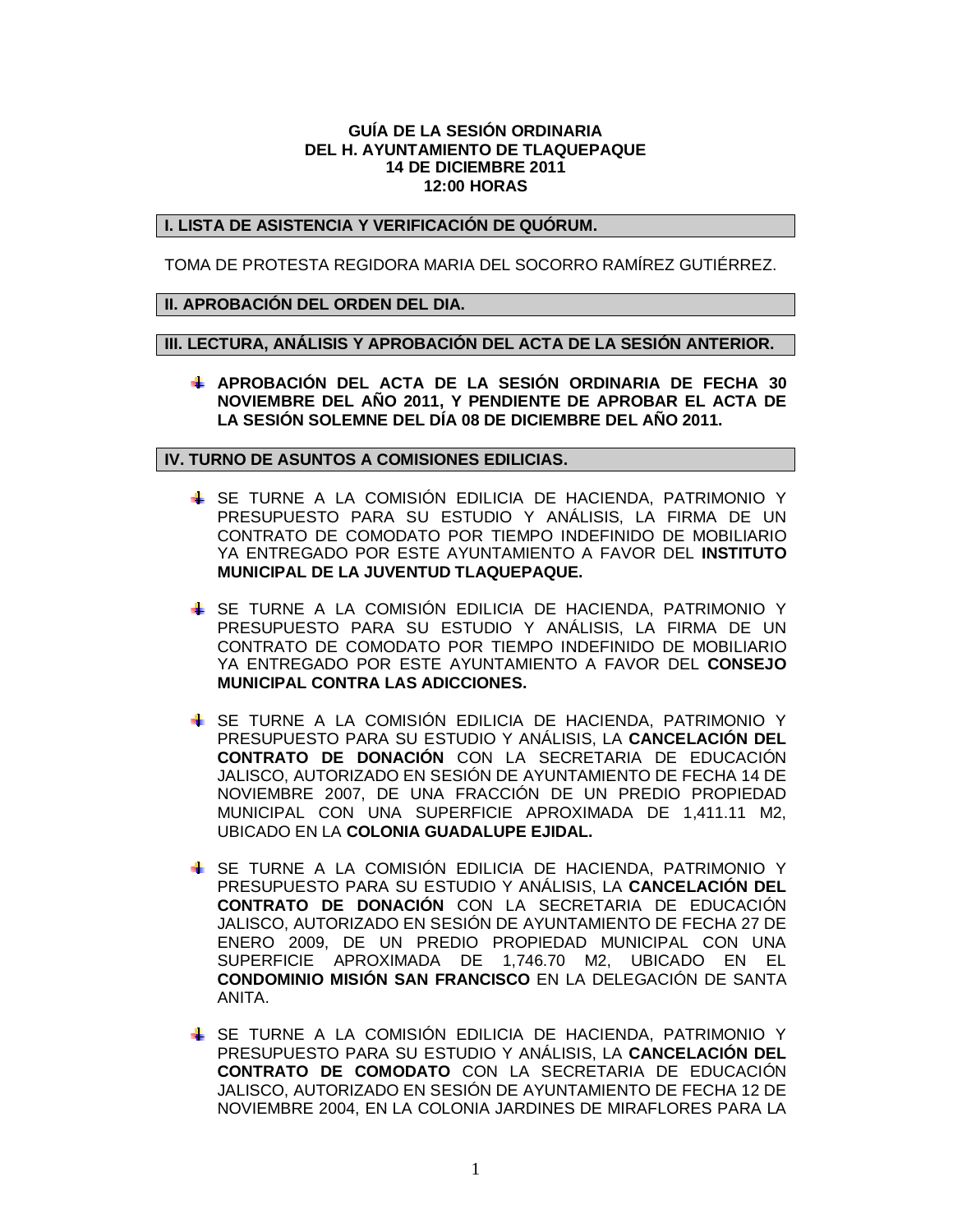CONSTRUCCIÓN DE PREESCOLAR Y PRIMARIA 1,800 Y 3,200 M<sup>2</sup> RESPECTIVAMENTE.

# **V. LECTURA, EN CASO DE DEBATE Y APROBACIÓN DE DICTÁMENES DE COMISIONES.**

- EXP. 163/2011, DICTAMEN EN SENTIDO PROCEDENTE QUE TIENE POR OBJETO: **PRIMERO.-** SE AUTORIZA EL PRESUPUESTO DE INGRESOS PARA EL EJERCICIO FISCAL 2012, DE ACUERDO AL ANEXO I DEL PRESENTE DICTAMEN. **SEGUNDO.-** SE AUTORIZA EL PRESUPUESTO DE EGRESOS PARA EL EJERCICIO FISCAL 2012, DE ACUERDO AL ANEXO II. DEL PRESENTE DICTAMEN. **TERCERO.-** SE AUTORIZA EL PRESUPUESTO DE INGRESOS Y EGRESOS, ASÍ COMO DE SUS REMANENTES DE ACUERDO AL ANEXO II A. DEL PRESENTE DICTAMEN. **CUARTO.-** SE AUTORIZA LA PLANTILLA DE PERSONAL PARA EL EJERCICIO FISCAL 2012 DE CONFORMIDAD CON EL ANEXO III. DEL PRESENTE DICTAMEN. **QUINTO.-** SE AUTORIZA AL PRESIDENTE MUNICIPAL, SECRETARIO GENERAL Y ENCARGADO DE LA HACIENDA MUNICIPAL, PARA QUE EJERZAN EL PRESUPUESTO DE EGRESOS DEL EJERCICIO FISCAL 2012, DE CONFORMIDAD CON LAS LEYES Y DISPOSICIONES APLICABLES AL RESPECTO, ASÍ COMO REALIZAR LAS ADECUACIONES PRESUPUESTALES CORRESPONDIENTES A LAS DIVERSAS CLASIFICACIONES EMITIDAS POR EL CONSEJO NACIONAL DE ARMONIZACIÓN CONTABLE Y LA AUDITORIA SUPERIOR DEL ESTADO DE JALISCO, DE ACUERDO A LA DISPONIBILIDAD FINANCIERA Y/O PRESUPUESTAL DEL EJERCICIO FISCAL 2012. **SEXTO.-** SE AUTORIZAN LAS SIGUIENTES DISPOSICIONES GENERALES CON RELACIÓN AL EJERCICIO, CONTROL Y EVALUACIÓN DEL PRESUPUESTO DE EGRESOS PARA EL AÑO 2012:
- EXP. 187/2011, DICTAMEN EN SENTIDO PROCEDENTE QUE TIENE POR OBJETO: **PRIMERO**.- SE APRUEBA LA DONACIÓN DE 06 (SEIS) PATINETAS PROFESIONALES, A FAVOR DEL CONSEJO MUNICIPAL CONTRA LAS ADICCIONES EN TLAQUEPAQUE, (COMUCAT) **SEGUNDO.-** SE FACULTA AL PRESIDENTE MUNICIPAL, SÍNDICO MUNICIPAL, SECRETARIO DEL AYUNTAMIENTO Y ENCARGADO DE LA HACIENDA MUNICIPAL PARA LA FIRMA DE LOS CONTRATOS DE **DONACION**  RESPECTIVOS. **TERCERO.-** SE APRUEBA LA DESINCORPORACIÓN DE LAS 06 (SEIS) PATINETAS DEL PATRIMONIO MUNICIPAL.
- EXP. 180/2011, DICTAMEN EN SENTIDO PROCEDENTE QUE TIENE POR OBJETO: **PRIMERO**.- SE FACULTA AL PRESIDENTE MUNICIPAL, SÍNDICO MUNICIPAL, SECRETARIO DEL AYUNTAMIENTO Y AL ENCARGADO DE LA HACIENDA MUNICIPAL PARA LA CELEBRACIÓN Y FIRMA DEL "CONTRATO DE ASOCIACIÓN A TÍTULO DE INVERSIÓN ENTRE EL MUNICIPIO DE TLAQUEPAQUE, JALISCO Y EL INSTITUTO DE PENSIONES DEL ESTADO DE JALISCO" PARA LA CONSTRUCCIÓN DE UN ESTACIONAMIENTO PÚBLICO EN LA CONFLUENCIA DE LAS CALLES CONTRERAS MEDELLÍN Y FLORIDA EN LA ZONA CENTRO DE TLAQUEPAQUE, JALISCO. **SEGUNDO.-** SE APRUEBA LA APORTACIÓN DEL INMUEBLE PROPIEDAD MUNICIPAL UBICADO EN LA CONFLUENCIA DE LAS CALLES CONTRERAS MEDELLÍN Y FLORIDA EN LA ZONA CENTRO DE TLAQUEPAQUE, JALISCO, PARA LA CONSTRUCCIÓN DEL ESTACIONAMIENTO PÚBLICO Y UNIDAD ADMINISTRATIVA ANEXA, PREDIO QUE CUENTA CON UNA SUPERFICIE DE 3,414.20 METROS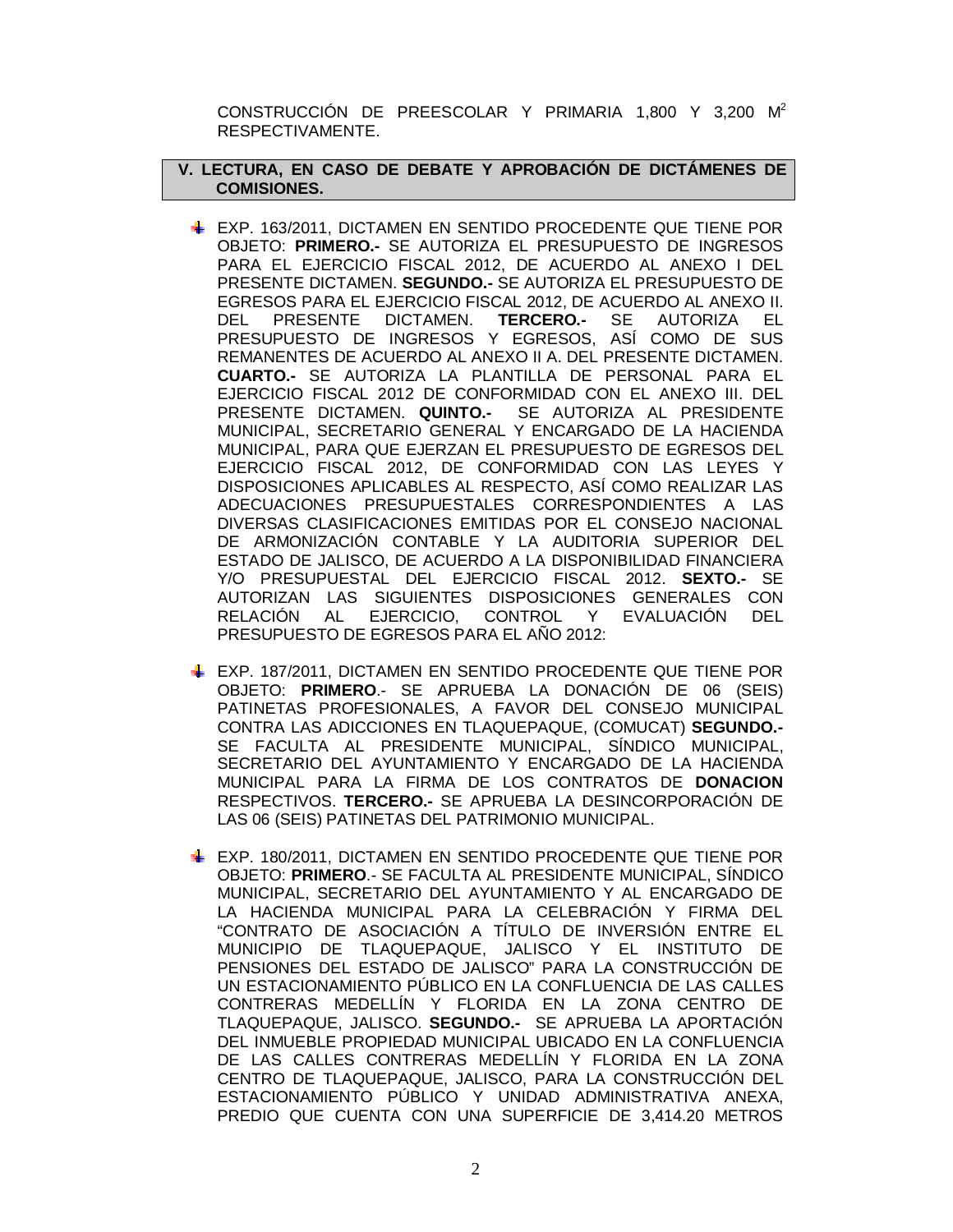CUADRADOS; OBRA QUE SERÁ EJECUTADA Y APORTADA EN COPROPIEDAD POR EL INSTITUTO DE PENSIONES DEL ESTADO DE JALISCO. **TERCERO.-** SE APRUEBA LA DESINCORPORACIÓN DEL PATRIMONIO MUNICIPAL DEL PREDIO UBICADO EN LA CONFLUENCIA DE LAS CALLES CONTRERAS MEDELLÍN Y FLORIDA DE ESTE MUNICIPIO. **CUARTO.-** SE FACULTA AL PRESIDENTE MUNICIPAL, SÍNDICO MUNICIPAL, SECRETARIO DEL AYUNTAMIENTO Y ENCARGADO DE LA HACIENDA MUNICIPAL A FORMALIZAR LA ESCRITURA PÚBLICA DE COPROPIEDAD CON EL INSTITUTO DE PENSIONES DEL ESTADO DE JALISCO, RESPECTO DEL INMUEBLE Y LA OBRA DE ESTACIONAMIENTO PÚBLICO "EL REFUGIO". **QUINTO.-** SE APRUEBA OTORGAR EN CONCESIÓN EL SERVICIO PÚBLICO DE ESTACIONAMIENTO **AL INSTITUTO DE PENSIONES DEL ESTADO DE JALISCO,** EN VIRTUD DE QUE SERÁ EL INSTITUTO QUIEN LLEVE A CABO LA OPERACIÓN DEL ESTACIONAMIENTO. **SEXTO.-** SE FACULTA AL PRESIDENTE MUNICIPAL, SÍNDICO MUNICIPAL, SECRETARIO DEL AYUNTAMIENTO Y ENCARGADO DE LA HACIENDA MUNICIPAL PARA LA FIRMA DEL CONTRATO DE CONCESIÓN DEL SERVICIO PÚBLICO DE ESTACIONAMIENTO CON EL INSTITUTO DE PENSIONES DEL ESTADO DE JALISCO.

- EXP. 171/2011, DICTAMEN EN SENTIDO PROCEDENTE QUE TIENE POR OBJETO: **PRIMERO.-** SE APRUEBA LA FIRMA DE UN CONTRATO DE COMODATO POR TIEMPO INDEFINIDO A FAVOR DEL **INSTITUTO MUNICIPAL DE LAS MUJERES EN TLAQUEPAQUE,** DE MOBILIARIO QUE ESTE AYUNTAMIENTO ENTREGO DESDE EL DÍA 20 DE JUNIO DE 2011. **SEGUNDO.-** SE FACULTA AL PRESIDENTE MUNICIPAL, SÍNDICO MUNICIPAL, SECRETARIO DEL AYUNTAMIENTO Y ENCARGADO DE LA HACIENDA MUNICIPAL PARA LA FIRMA DEL CONTRATO DE COMODATO A FAVOR DEL INSTITUTO MUNICIPAL DE LAS MUJERES.
- EXP. 188/2011, DICTAMEN EN SENTIDO PROCEDENTE QUE TIENE POR OBJETO: **PRIMERO.-** SE APRUEBA, LA VENTA DEL PREDIO PROPIEDAD MUNICIPAL UBICADO EN LA CONFLUENCIA DE LAS CALLES CARDENAL Y CUAUHTÉMOC DE "LAS JUNTAS" A FAVOR DE "GRUPO PARNELLI S.A. DE C.V.", RESPECTO DE UNA SUPERFICIE DE 10,000 METROS CUADRADOS, UBICADA EN LA PARTE POSTERIOR DEL PREDIO; AL VALOR COMERCIAL DEL PREDIO QUE PARA ELLO REALICE LA DIRECCIÓN DE CATASTRO MUNICIPAL. **SEGUNDO.-** SE INSTRUYA A LA DIRECCIÓN DE OBRAS PÚBLICAS A REALIZAR LA SUBDIVISIÓN CORRESPONDIENTE. **TERCERO.-** SE LLEVE A CABO LA DESINCORPORACIÓN DEL PATRIMONIO MUNICIPAL RESPECTO DE UNA SUPERFICIE DE 10,000 METROS CUADRADOS DEL PREDIO UBICADO EN LA CONFLUENCIA DE LAS CALLES CARDENAL Y CUAUHTÉMOC DE "LAS JUNTAS". **CUARTO.-** SE FACULTA AL PRESIDENTE MUNICIPAL, SÍNDICO, SECRETARIO DEL AYUNTAMIENTO Y ENCARGADO DE LA HACIENDA MUNICIPAL PARA FORMALIZAR LA COMPRA VENTA ANTE NOTARIO PÚBLICO.
- EXP. 179/2011, DICTAMEN EN SENTIDO PROCEDENTE QUE TIENE POR OBJETO: **PRIMERO**.- SE APRUEBA LA FIRMA DE UN CONTRATO DE COMODATO A FAVOR DE LA ARQUIDIÓCESIS DE GUADALAJARA, POR UN TÉRMINO DE 33 AÑOS; RESPECTO DE UNA SUPERFICIE DE 2,000 DOS MIL METROS CUADRADOS DEL PREDIO PROPIEDAD MUNICIPAL UBICADO JUNTO AL TEMPLO DEL FRACCIONAMIENTO VILLA FONTANA, PARA SER DESTINADO A LA CONSTRUCCIÓN DE UNA CASA PASTORAL.